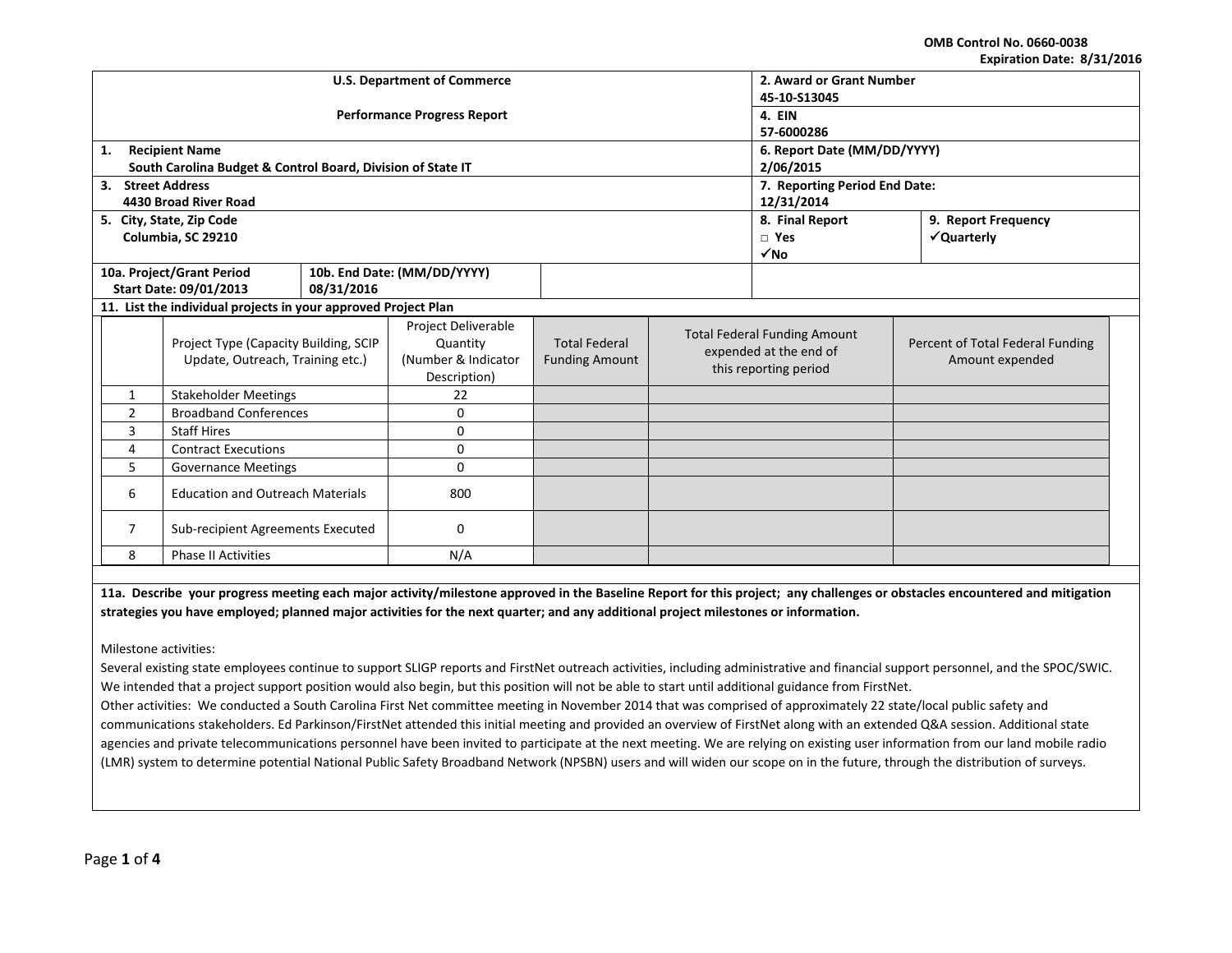11b. If the project team anticipates requesting any changes to the approved Baseline Report in the next quarter, describe those below. Note that any substantive changes to the **Baseline Report must be approved by the Department of Commerce before implementation.**

We anticipated developing and distributing <sup>a</sup> FirstNet factsheet, but have decided to rely on FirstNet material at this time to keep the initial message consistent regarding FirstNet activities.

**11c. Provide any other information that would be useful to NTIA as it assesses this project's progress.**

Our work this quarter focused on remaining plugged into workshops, webinars and conference calls. We remain actively engaged with Federal/state and local organizations and associations including FirstNet, NTIA, NASCIO, NASTD, RECCWG, NCSWIC and Region IV RECCWG.

11d. Describe any success stories or best practices you have identified. Please be as specific as possible.

No success stories or best practices were identified in Quarter 6.

**12. Personnel**

## 12a. If the project is not fully staffed, describe how any lack of staffing may impact the project's time line and when the project will be fully staffed.

The project is not fully staffed, and is currently being assisted by the following staff personnel identified below in item #12b. We don't anticipate any changes to the project's timeline.

## **12b. Staffing Table**

| <b>Job Title</b>         |     | <b>Project(s) Assigned</b>                                                                           | Change    |
|--------------------------|-----|------------------------------------------------------------------------------------------------------|-----------|
| SWIC/SPOC                |     | Provide oversight of all SLIGP project activities                                                    | No change |
| Administrative Assistant |     | Provide administrative support for grant management, governance meetings, and<br>outreach activities | No change |
| <b>Finance Assistant</b> | .25 | Provide support for budget management, procurement, and processing invoices                          | No change |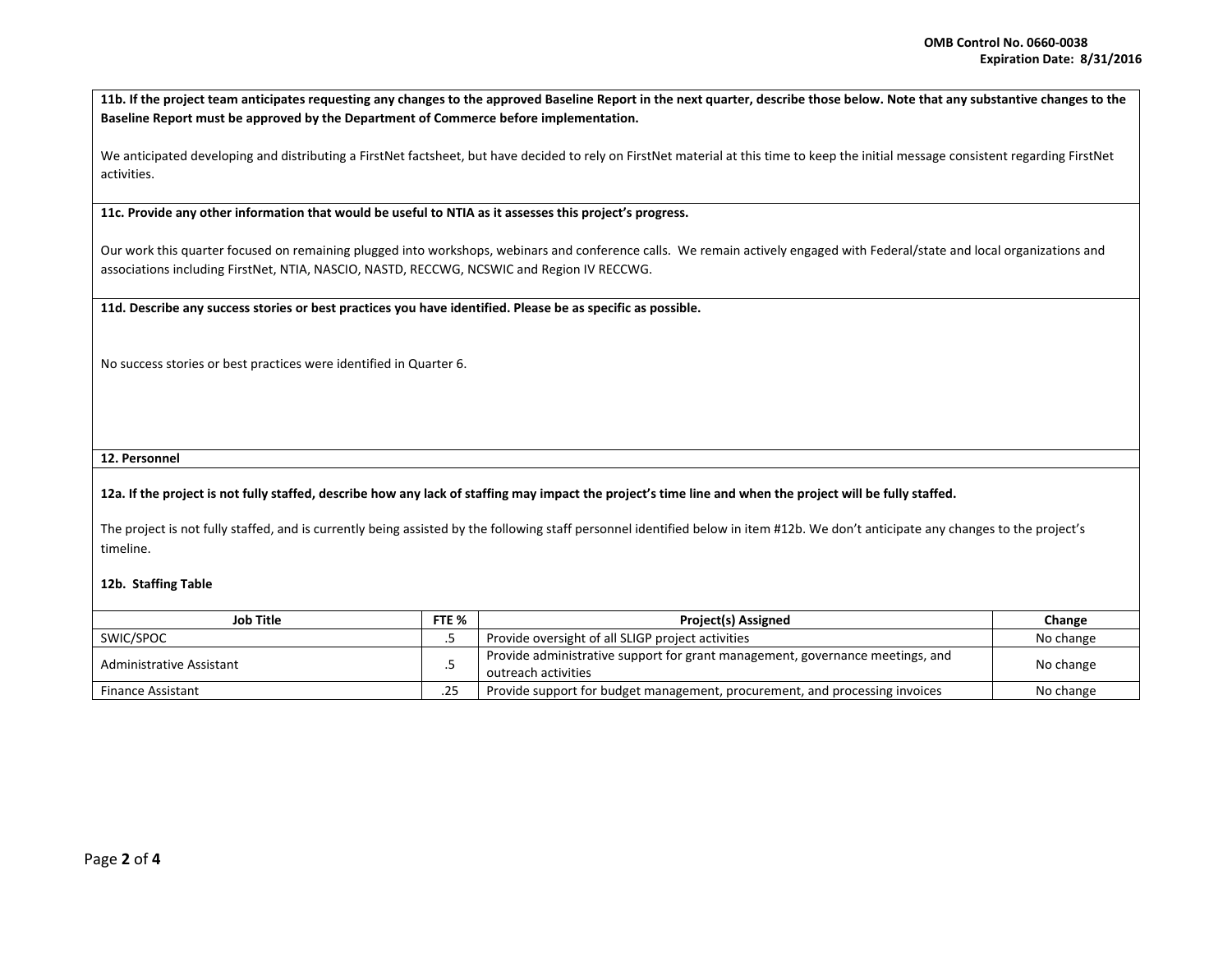**OMB Control No. 0660‐0038 Expiration Date: 8/31/2016**

| 13. Subcontracts (Vendors and/or Subrecipients)                                                                                                                                        |                                      |                          |                            |                               |                     |             |                                                |                                                 |                        |                          |
|----------------------------------------------------------------------------------------------------------------------------------------------------------------------------------------|--------------------------------------|--------------------------|----------------------------|-------------------------------|---------------------|-------------|------------------------------------------------|-------------------------------------------------|------------------------|--------------------------|
| 13a. Subcontracts Table – Include all subcontractors. The totals from this table must equal the "Subcontracts Total" in Question 14f.                                                  |                                      |                          |                            |                               |                     |             |                                                |                                                 |                        |                          |
| <b>Subcontract Purpose</b><br>Name                                                                                                                                                     |                                      | Type<br>(Vendor/Subrec.) | RFP/RFQ<br>Issued<br>(Y/N) | Contract<br>Executed<br>(Y/N) | Start<br>Date       | End<br>Date | <b>Total Federal</b><br><b>Funds Allocated</b> | <b>Total Matching</b><br><b>Funds Allocated</b> | Project and % Assigned |                          |
| TBD<br>Website development                                                                                                                                                             |                                      | Vendor                   | N                          | N                             | <b>TBD</b>          | TBD         | \$80,000                                       | \$0                                             | N/A                    |                          |
| TBD                                                                                                                                                                                    | Legal assistance with<br><b>MOUs</b> |                          | Vendor                     | N                             | N                   | TBD         | TBD                                            | \$50,000                                        | \$0                    | N/A                      |
| TBD                                                                                                                                                                                    | Conference planning                  |                          | Vendor                     | N                             | N                   | TBD         | <b>TBD</b>                                     | \$50,000                                        | \$0                    | N/A                      |
| <b>TBD</b><br>Phase II Support                                                                                                                                                         |                                      |                          | Vendor                     | N                             | N                   | <b>TBD</b>  | TBD                                            | \$400,000                                       | \$0                    | N/A                      |
| 13b. Describe any challenges encountered with vendors and/or sub-recipients.<br>None at this time. We will begin work on RFP development upon receipt of additional FirstNet guidance. |                                      |                          |                            |                               |                     |             |                                                |                                                 |                        |                          |
| 14. Budget Worksheet                                                                                                                                                                   |                                      |                          |                            |                               |                     |             |                                                |                                                 |                        |                          |
| Columns 2, 3 and 4 must match your current project budget for the entire award, which is the SF-424A on file.                                                                          |                                      |                          |                            |                               |                     |             |                                                |                                                 |                        |                          |
| Only list matching funds that the Department of Commerce has already approved.                                                                                                         |                                      |                          |                            |                               |                     |             |                                                |                                                 |                        |                          |
| Project Budget Element                                                                                                                                                                 |                                      | <b>Federal Funds</b>     |                            | <b>Approved Matching</b>      | <b>Total Budget</b> |             | <b>Federal Funds</b>                           | Approved Matching Funds                         |                        | Total Funds Expended (7) |
| (1)                                                                                                                                                                                    |                                      | Awarded (2)              |                            | Funds (3)                     | (4)                 |             | Expended (5)                                   | Expended (6)                                    |                        |                          |
| a. Personnel Salaries                                                                                                                                                                  |                                      | 500,000                  | 303,997                    |                               | 803,997             |             | $\Omega$                                       |                                                 | 25,789<br>25,789       |                          |
| b. Personnel Fringe Benefits                                                                                                                                                           |                                      | 140,000                  | 85,119                     |                               | 225,119             |             | $\mathbf 0$                                    |                                                 | 7,223                  |                          |
| c. Travel                                                                                                                                                                              |                                      | 159,300                  | 6,048                      |                               | 165,348             |             | $\mathbf 0$                                    | $\mathbf 0$                                     | $\mathbf 0$            |                          |
| d. Equipment                                                                                                                                                                           |                                      | 0                        |                            | 0                             | 0                   |             | 0                                              | $\mathbf 0$                                     |                        | $\mathbf 0$              |

 Equipment 0 0 0 0 0 0 e. Materials/Supplies | 5,998 | 3,420 | 9,418 | 0 | 0

g. Other | 136,224 | 64,800 | 201,024 | 0 0

% of Total | 80% | 20% | 100% | 100% | 100%

s Total | 912,000 | 0 | 912,000 | 0 | 0 | 0 | 0 | 0

s | 1,853,522 | 463,384 | 2,316,906 | 0 | 33,012 | 33,012

0 0 0 0 0

f. Subcontracts

h. Total Costs

0

Indirect

i. %